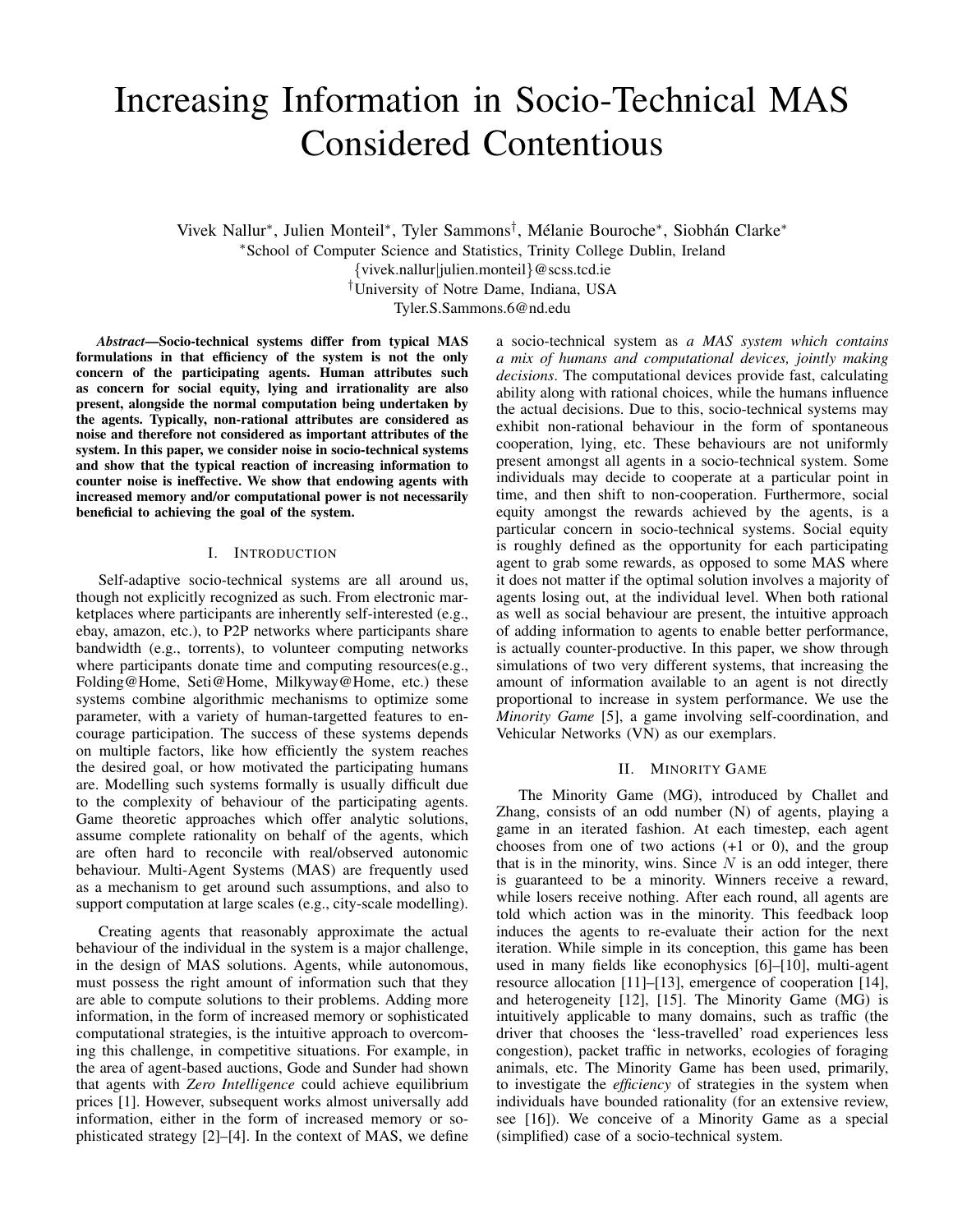| Variable                   | Value |
|----------------------------|-------|
| Memory                     | 3     |
| Strategies-per-Agent       | 8     |
| Population Size            | 501   |
| Simulation Period (rounds) | 2000  |

TABLE I: Experimental constants

## *A. Description of Experiments*

An agent in MG is characterized by two variables, m and s, where m refers to the memory of the agent, and s refers to the set of strategies used by the agent. The agent keeps score of which strategy performs best, and uses that strategy in conjunction with the history (the last m winning actions) to decide its next action. The agent is free to change its strategy, and associated action, after every iteration. In their paper [5], Challet and Zhang show that with a small m and s, the agents self-organize into an efficient state, where the number of winners (the minority) after some iterations, is greater than would be expected by a random throw of a coin. In our experiments, we measure the following two variables:

- Mean Dispersion: the dispersion of payoff is the absolute difference between the number that were in the majority and the number that were in minority. The ideal dispersion value per iteration is 1, when the size of the majority is one more than the size of the minority. In reality, the system tends to start at some high value and continues fluctuating around a mean value without ever settling down. The mean value of dispersion over a large number of iterations is therefore, used to measure the efficiency of the system.
- Social Payoff: the social payoff models the dispersion of rewards amongst the agents. This is so because we do not want a situation where the same group of agents continuously choose one or the other action. This could lead to a very efficient system, but would also be unfair to the individual agent. In an equitable system, we would like each agent to have an equal chance of being in the minority. We measure social payoff, as the rewards achieved by each agent. In the ideal case, all agents would achieve a high mean social payoff, with a standard deviation of zero. In reality, the mean social payoff varies highly, with a high value of standard deviation.

Together, they represent the efficiency and the equity of a self-coordinating MAS. Agents in the MG vary over m and s. Over all the experiments, we keep the variables constant, as shown in Table I. Each datapoint on each graph is a mean of data from 10 simulations.

## *B. Addition of Cooperation*

We model the introduction of cooperation into MG, by introducing the concept of a logical neighbourhood. An agent is randomly assigned a set of neighbouring agents, and after every iteration, the agent is able to query its neighbours about their next action. Depending on the responses of the neighbours, the agent is able to choose the minority action. Clearly, the greater the size of the neighbourhood, the greater should be the ability of the agent to predict correctly.



Fig. 1: Effect on social payoff as cooperation increases



Fig. 2: Effect on mean dispersion as cooperation increases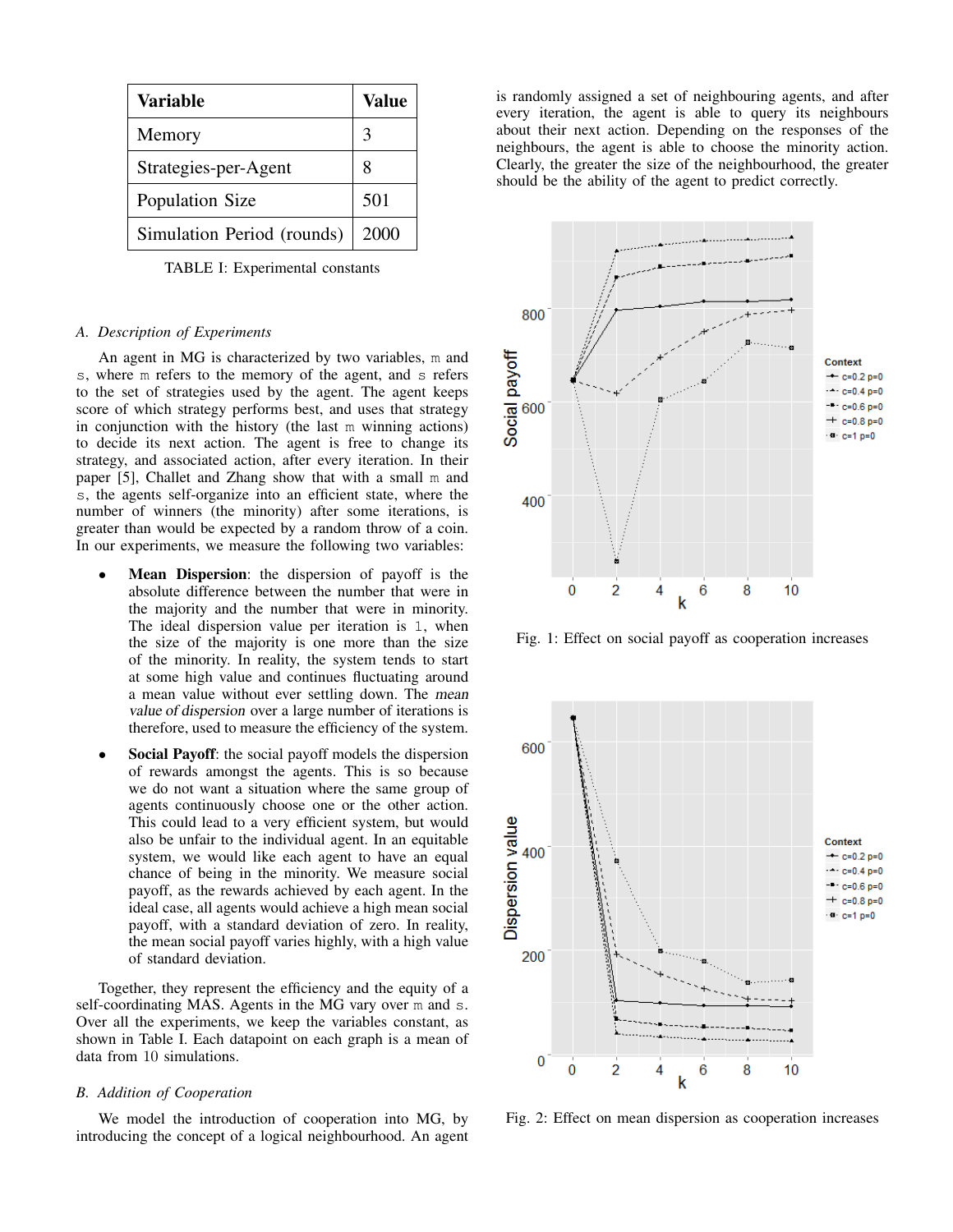In Figure 1, each line represents the percentage of the population that is able to cooperate, *i.e.*,  $c = 0.2$  means that 20% of the population is able to cooperate and query other agents, while the rest are not. c varies from 0.2 to 1. k represents the number of neighbours that each agent is able to query. k varies from 2 to 10. We see that the social payoff initially (at  $k = 2$ ) increases for three values (c = 0.2,  $0.4$ ,  $0.6$ ), but drops for two values (c = 0.8, 1). However, surprisingly, as k increases to  $4, 6, 8, 10$ , social payoff decreases for the first three values ( $c = 0.2, 0.4, 0.6$ ), but increases for the latter two  $(c = 0.8, 1)$ . Figure 2 shows the efficiency of the system, represented by the mean dispersion. As expected, the addition of cooperation increases the efficiency of the system with all levels of cooperation. Each level also exhibits a plateau in terms of the value of  $k$ , where adding more cooperation does not increase the efficiency any more. Therefore, for the rest of this paper, we only show social payoff, that fluctuates with addition of more information into the system.

## *C. Addition of Lying*

The addition of cooperation introduces more information into the system. However, in a socio-technical system it is very conceivable that an agent could lie about its intentions to gain a competitive advantage. In MG, if an agent is able to successfully mislead its neighbours into choosing the wrong group, it increases the probability of increasing its own payoff. Thus, lying in a social context is a very rational act for an MGagent. We model what happens when cooperating agents have a tendency to lie, *i.e.*, if according to its best strategy, the next chosen action would be 1, upon querying the agent would lie (and reply with a 0), with a certain probability p.



Fig. 3: Social payoff with a small probability to lie (0.2)



Fig. 4: Social payoff with a higher probability to lie (0.8)

Figures 3 and 4 show the change in social payoff, with each agent now having the ability to lie. Surprisingly, in Figure 3, almost all values of  $k$  result in the social payoff being above 800, whereas without lying (in Figure 1), only three manage to reach the 800 mark. In Figure 4 shows an initial rise, with a subsequent fall. The fall is explained by the fact that when each agent is lying with a probability of 0.8, the amount of correct information in the system is actually falling quite low.

# *D. Heterogeneous Population*

It is slightly unrealistic to have a population of agents that all lie with the same probability. Now, we model a more heterogeneous population of agents, *i.e.*, a situation where the presence of lying is not uniform, rather each cooperating agent has a p drawn from a gaussian distribution. This adds more realism to the multi-agent population.

Figure 5 shows the fluctuation in social payoff when agents lie with a probability drawn from a Gaussian distribution centred on 0.5 in order to cover the full range of values from 0 to 1. One very interesting interesting feature in all the figures is that the optimal value of k changes, not only with increase in neighbourhood size, but also within percentage of population. That is, for a given population, change in cooperation (c) and lying  $(p)$  causes the optimal value of k to change.

# III. VEHICULAR NETWORKS

The study of the minority game can be related to another socio-technical system, Vehicular Networks (VN). In VN, some vehicles, said to be cooperative, are equipped with embedded sensors and are able to exchange information with other vehicles, and can be controlled in order to increase the global traffic safety, and efficiency of the transportation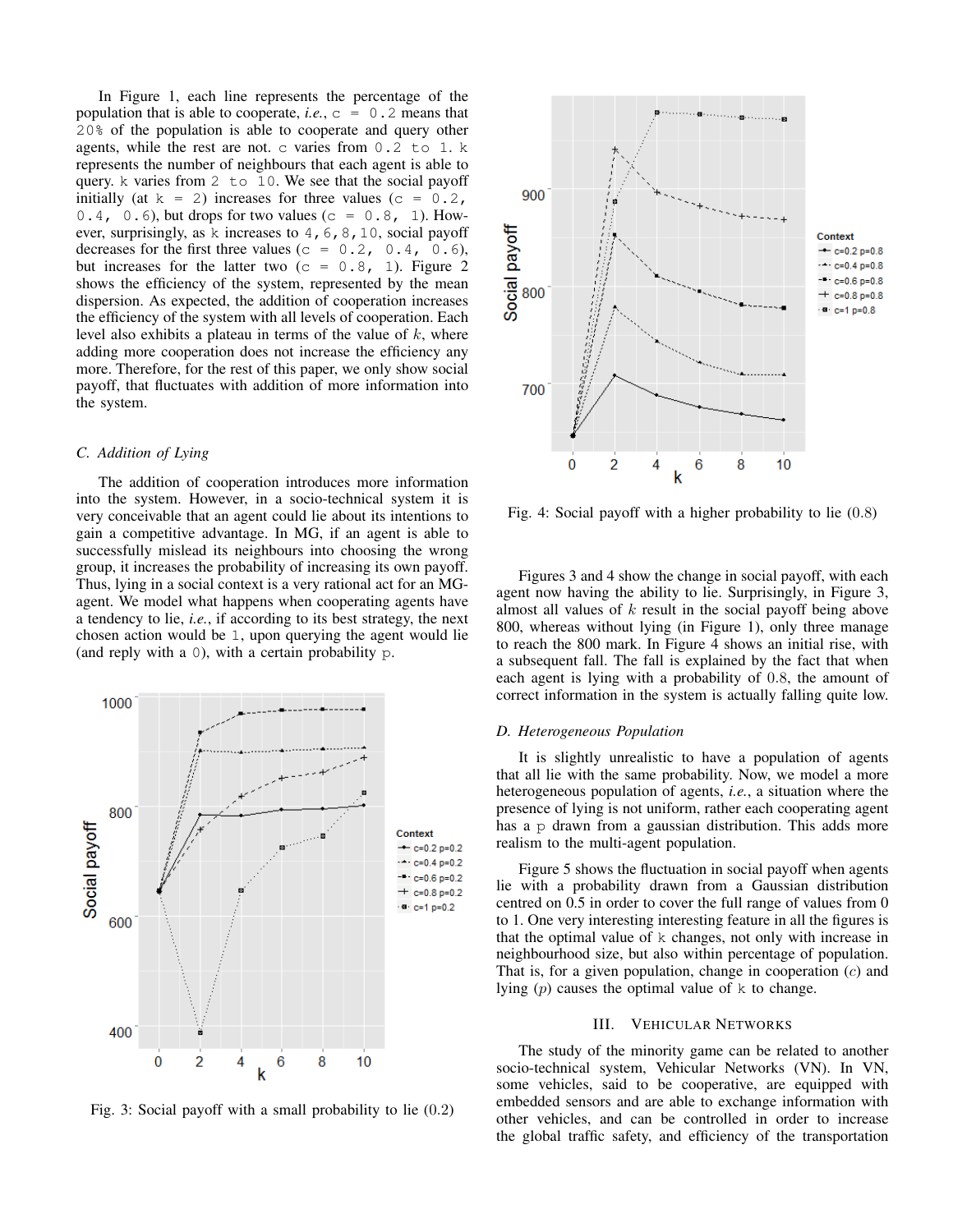

Fig. 5: Effect on social payoff when agents are heterogeneous

network. The rest of the vehicles are simply operated by drivers and adopt a very specific driving behaviour. The resulting system is a complex, mixed-traffic environment where vehiclesensors, communication, and driver-behaviour, all contribute to the dynamics of the system. Such Vehicular Networks are currently the subject of a lot of research, as the economic benefit of autonomous and connected vehicles is assessed to be enormous (worth *£*51 billion in the UK, by 2030 [17]).

In such Vehicular Networks, an agent can be represented as an entity encompassing a driver and the vehicle, providing the agent with behavioural capabilities (the way the driver drives), as well as with technical capabilities (engine power, embedded communication devices and sensors). There are two types of agents: non-cooperative agents and cooperative ones. The classical approach used to model vehicle dynamics of non-cooperative agents at a microscopic level, is to use carfollowing models (see [18]). The acceleration of a vehicle is written as a non-linear function of its speed, relative distance and relative speed to the leading vehicle, as well as behavioural parameters Θ specific to the drivers (maximum tolerated acceleration, desired speeds, etc.). This is comparable with the Minority Game, except that the agent does not have a fixed number of strategies in mind, but will link its perception to the decision in a continuous way. Cooperative agents act based on enhanced perception available via sensors and communication exchanges. There are different ways of incorporating cooperation at microscopic levels. In this paper we chose the multianticipation [19], [20] approach. Multi-anticipation refers to the situation where the acceleration of a driver is computed as a function of multiple leaders and followers, as opposed to only one leader such as in the traditional approach [21]. Some results showed that multi-anticipation can help reduce traffic congestion and remove traffic instabilities [22].

#### *A. Description of Experiments*

In our experiments, an agent is distinguished by the strategy it follows. If cooperative, it follows the multianticipative model, whereas if non-cooperative, it follows the usual (and well-known) Intelligent Driver car-following Model (IDM) [21]. Additionally, the MOBIL lane-changing model overrides the car-following behaviour when a lane change is judged useful by the agent. Note that any other realistic carfollowing or lane-changing model could have been chosen for this analysis. The agent is characterized by its behavioural parameters  $\Theta = (V_{\text{max}}, T, a, b, s_0)$ , where  $V_{\text{max}}$  is the desired speed, T is the desired safety time headway, a is the maximum acceleration, b is the comfortable deceleration,  $s_0$  is the minimum net stopped distance from the leader. Those parameters account for the behaviour of the driver and the technical capabilities of the vehicle. In our experiments, by analogy with the MG, we measure the following variable:

Social payoff: Social payoff is defined as the inverse of the standard deviation of the speeds. It can be seen as the equivalent of the defined social payoff in the MG, as a low standard deviation corresponds to homogeneous speeds of agents along the network, which relates to equity in terms of experienced travel times and speed trajectories. High values of standard deviation correspond to high disturbances in the traffic stream, meaning that agents can have a very different experience depending on whether they are caught in congestion or not. This indicator both represent the efficiency and the equity in the VN Multi-Agent System.

| Variable                   | Value |
|----------------------------|-------|
| Population Size            | 500   |
| Number of Lanes            |       |
| Simulation Period (rounds) | 900   |

TABLE II: Experimental constants

Over all the experiments, the variables shown in Table II were kept constant. Each datapoint on each graph is a mean of data from 30 simulations. Agents in the VN vary over their behavioural parameters. This can be related to the probability to lie in the Minority Game, which can be seen as a behavioural parameter. The neighbourhood size is assumed to only take even numbers:  $k = 0$  corresponds to the classic car-following law (one leader no follower),  $k = 2$  corresponds to two leaders and one follower, and so on).

#### *B. Results*

As mentioned previously, the multi-anticipative strategy is a strategy of cooperation that is known to help increase traffic flow efficiency. Positive outcomes are expected when implementing this strategy. However, we will show that depending on the percentage of cooperative agents in the fleet, the optimal number of the neighbourhood size k changes, and that when introducing variability, an increase of cooperation does not necessarily mean a system with better social payoff.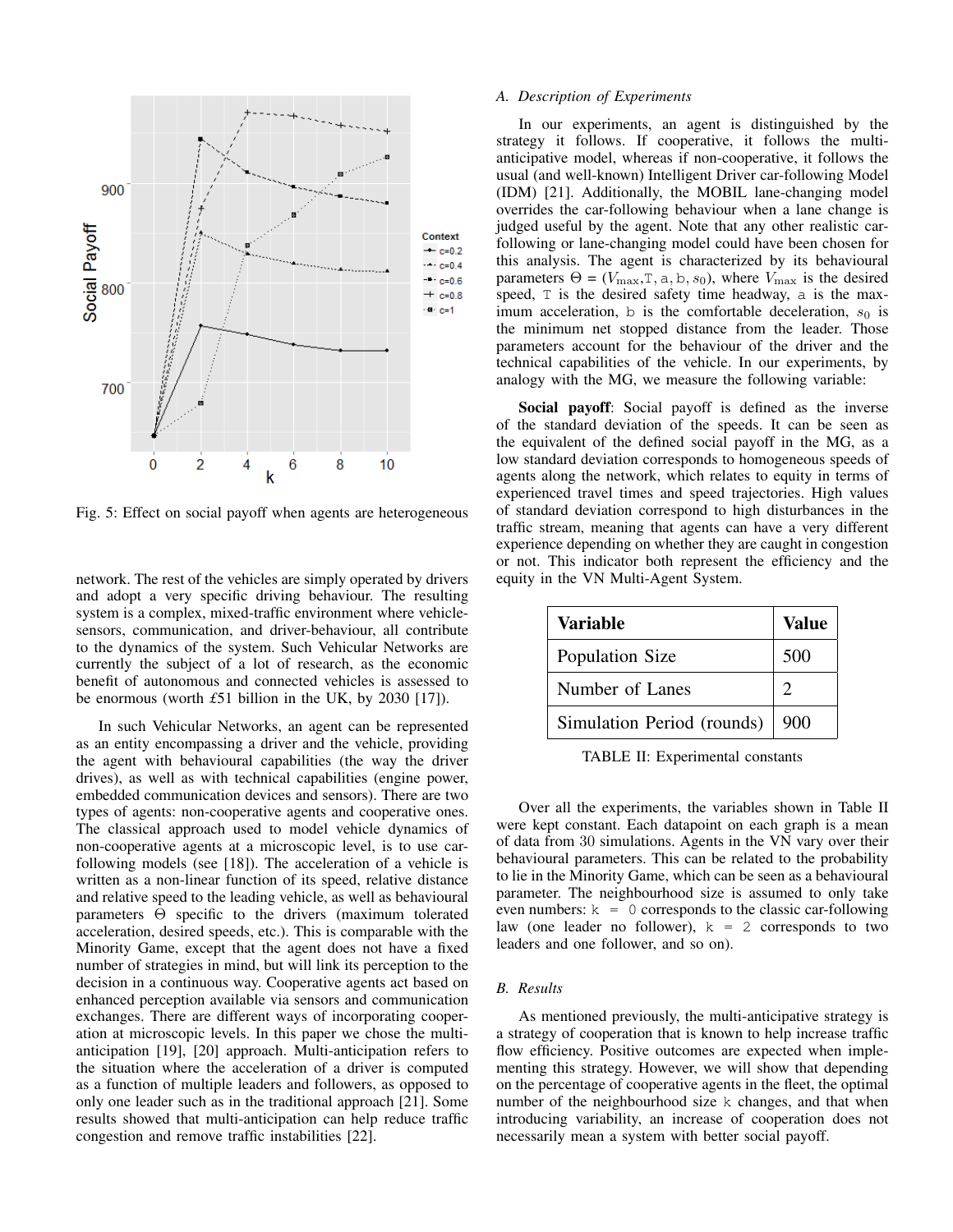*1) Homogeneous Population:* The behavioural parameters of the agents were chosen to be identical, and defined as in a realistic traffic, see [23]. In Figure 6, we see that the optimal payoff is obtained for  $k = 4$ . After that threshold, adding information does not lead to a better social payoff.



Fig. 6: Vehicular Network: agents are homogeneous

*2) Heterogeneous Population:* in order to consider some variability in Vehicular Networks, the distribution of the behavioural parameters of agents were drawn, like in the MG, from a Gaussian distribution centred on the realistic parameters values defined earlier.

The first consideration resulting from figure 7 is that the multi-anticipative strategy does not work well when there is a small proportion of cooperative agents. The strategy with 20% of cooperative agents has a worse performance than the strategy without multi-anticipation. The strategy with 100% of cooperative agents shows a relatively stable social payoff for k varying from 4 to 8. This leads to the following discussion: adding information can be detrimental when the variability between the agents is high, or simply when this variability is realistic. *The variability in agent behaviour causes good strategies, that were analytically proven to perform well, to perform badly.*

The second consideration is the one that was observed in the Minority Game. There is an optimal k for each given percentage of population participating in cooperationc, given the variability of behaviours and given the implemented strategy to incorporate cooperation (multi-anticipation in this study). This can be explained: in a highly physics-dependent system such as VN, considering too much information can blur the knowledge of the agents and an agent will end up giving too much weight to unimportant neighbours, e.g. neighbours which are too far away from its immediate surroundings.



Fig. 7: Vehicular Network: agents are heterogeneous

As vehicular networks are likely to face low levels of cooperation at first, those results are of critical importance. Cooperation strategies that are analytically designed, must be tested in a non-deterministic framework which takes into account the variability of agent behaviours. An ideal cooperation strategy must not display such variations in the global social payoff.

## IV. OBSERVATIONS

Both case-studies showcase the existence of two different kinds of social variability, that naturally exists amongst agents:

- *Variability in Sociability / Cooperation*: In a social MAS, agents may or may not cooperate with other agents. In the case of cooperation, agents may also be distributed unevenly (either logically or spatially), which could affect the number of neighbours they have access to. A uniform policy/protocol for deriving information could lead to severely different conclusions being reached by different agents. The more the amount of information is being considered, the worse the possible divergence is between the agents.
- *Variability in Individual Behaviours*: Agents in a social MAS could also comprise a heterogeneous population, specially in domains such as vehicular networks, where agents have multiple behavioural and technical parameters. Variability could range from the unintentional (computational limitation) to accidental (malfunctioning sensor) to the deliberate (lying). This means that information acquired from neighbouring agents must be treated with caution, and cross-verified wherever possible. In this scenario, increasing the